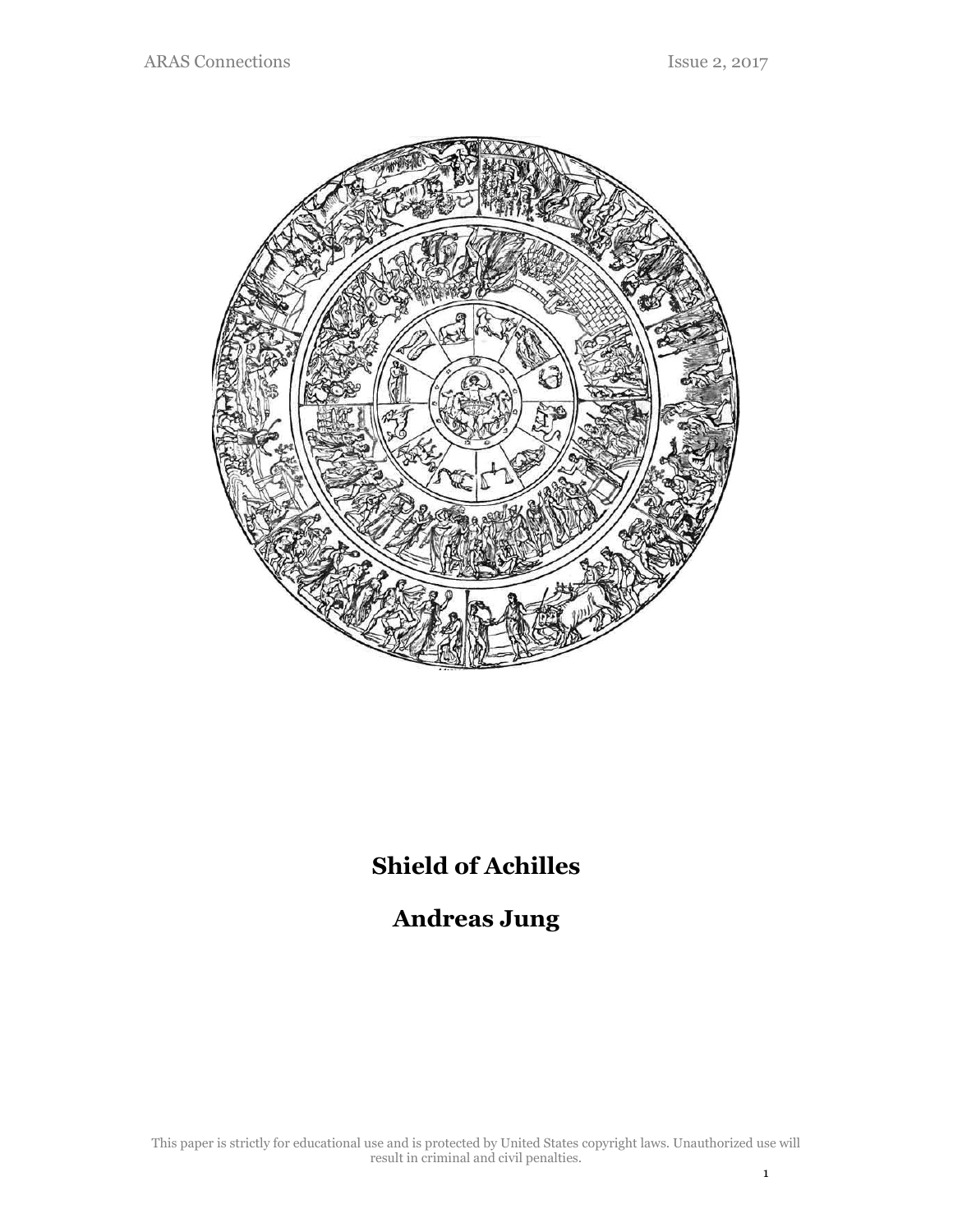## Plot of the Iliad



#### **"Μῆνιν ἄειδε θεὰ Πηληιάδεω Ἀχιλῆος" "Rage – Goddess, sing the rage of Achilleus"1**

Some two thousand years ago a bard would be standing in the middle of a theatre. He would sing the best epic he knew, the famous Iliad of Homer! He would sing of the Greek army coming over to Troy to conquer the town and rescue Helena, the most beautiful woman in the world. He would sing of the rage of Achilleus, the great hero of the Greeks.

\_\_\_\_\_\_\_\_\_\_\_\_\_\_\_\_\_\_\_\_\_\_\_\_\_\_\_\_\_\_\_\_\_\_\_\_\_\_\_\_\_\_\_\_\_\_\_\_\_\_\_\_\_\_\_\_\_\_\_\_\_\_\_\_\_\_\_\_\_\_\_\_\_\_\_\_\_\_\_\_\_\_\_\_\_\_\_\_

Achilleus is young, handsome and the most brilliant fighter of them all. He is born as son of a goddess, Thetis, and a mortal man. But it is predicted that either he will die in his early years as an outstanding hero or he will live a long life at home as a nobody. Being offended by the Greek commander, however, Achilleus refuses to fight. But he allows Patroklos, his closest friend, to dress in his own armour and join the battle. But there arrives Hektor, the proud leader of the Trojans – he kills Patroklos and takes the armour off.

Now Achilleus' anger turns to sheer rage – further he has no other aim than to murder Hektor for having killed his beloved friend! But how is he to do so? – He has no armour, since it all has been taken. While Achilleus is weeping on the beach in grief and anger, his mother, the goddess Thetis, arrives. And she climbs Mount Olympus to find Hephaistos, the gifted smith of the gods. She asks him to forge new armour for her son. And Hephaistos takes tin, bronze, silver and gold to shape new armour. As a masterpiece he forms a broad shield and decorates it with marvellous pictures.

In his striking new armour Achilleus enters the battlefield and conquers them all. The Trojans escape into town and close all the gates – outside remains only Hektor. Furious Achilleus hurries over and kills Hektor unforgivingly. Then he commits the most dreadful sacrilege – he drags the dead body three times around the grave of Patroklos and leaves it alone - exposed to the flies!

This breach of honour and convention enrages the Gods and they command that the outrage be stopped. Also they send a messenger to Hektor's father, the Trojan king, to lead him through the Greek camp, while all the soldiers are asleep, to the tent of Achilleus. And Hektor's father implores Achilleus, to release his dead son. Achilleus' heart melts and he returns Hektor's body to be buried back in Troy with all due honours.

<sup>&</sup>lt;u>1</u><br><sup>1</sup> Ilias I/1

This paper is strictly for educational use and is protected by United States copyright laws. Unauthorized use will result in criminal and civil penalties.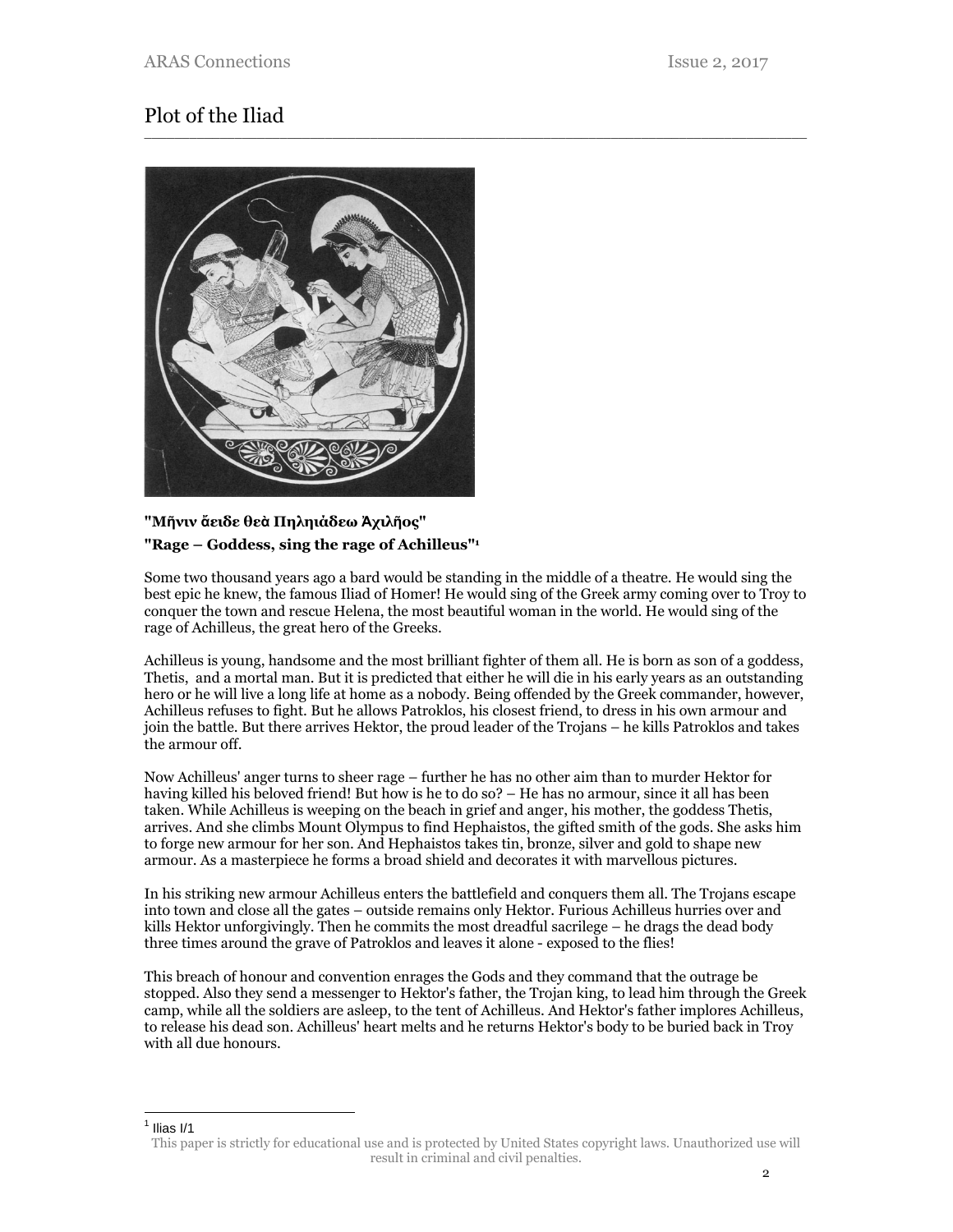## Shield as Art



#### **And the bard sings of Achilleus' tremendous Shield…**

Hephaistos forges the Shield and decorates it with various pictures – you see them coming to life, since the little figures, human beings as well as animals, start to act, to move, to fight. Nine times he creates a different scene, and each has its own content, its own meaning. Hephaistos starts with the world, forms two cities and adds three pictures of agriculture or two of animal farming. Thereafter he creates a wonderful dancing scene and completes his work with an image of the Ocean.

The interpretation of all those scenes is not easy. Already in the eighteenth century the German writer Ephraim Lessing stated that with his "Shield", Homer had undermined all the limits between poetry and painting2! Since that sharp-witted paper the "Shield" is presumed to be the embodiment of an elaborate description of art. Many historians have been dealing since then with the singular contents of the pictures on the Shield, most of them without recognizing any sense in it.

Today we click on Google, or better, ask Wikipedia; on the topic it says, that the Shield of Achilleus could be read in different ways, such as

- simply a physical reduction of the entire world; or
- a series of contrasts, as war and peace, work and festival; or
- a calm before an imminent danger to underline the brutality of war."3

In its final conclusion it points out: "The passage describing the 'Shield' is an early example of Ekphrasis"4 Now, what's this? Again Wikipedia: "Ekphrasis …, [means] an often dramatic description of a visual work of art."5

There we are! The Shield seems to be nothing but a work of art!

l

<sup>2</sup> Gotthold Ephraim Lessing: Laokoon. Oder: Über die Grenzen der Malerei und Poesie. 1766

<sup>&</sup>lt;sup>3</sup> Wikipedia "Shield of Achilles"

<sup>4</sup> Wikipedia "Shield of Achilles"

<sup>5</sup> Wikipedia "Ekphrasis"

This paper is strictly for educational use and is protected by United States copyright laws. Unauthorized use will result in criminal and civil penalties.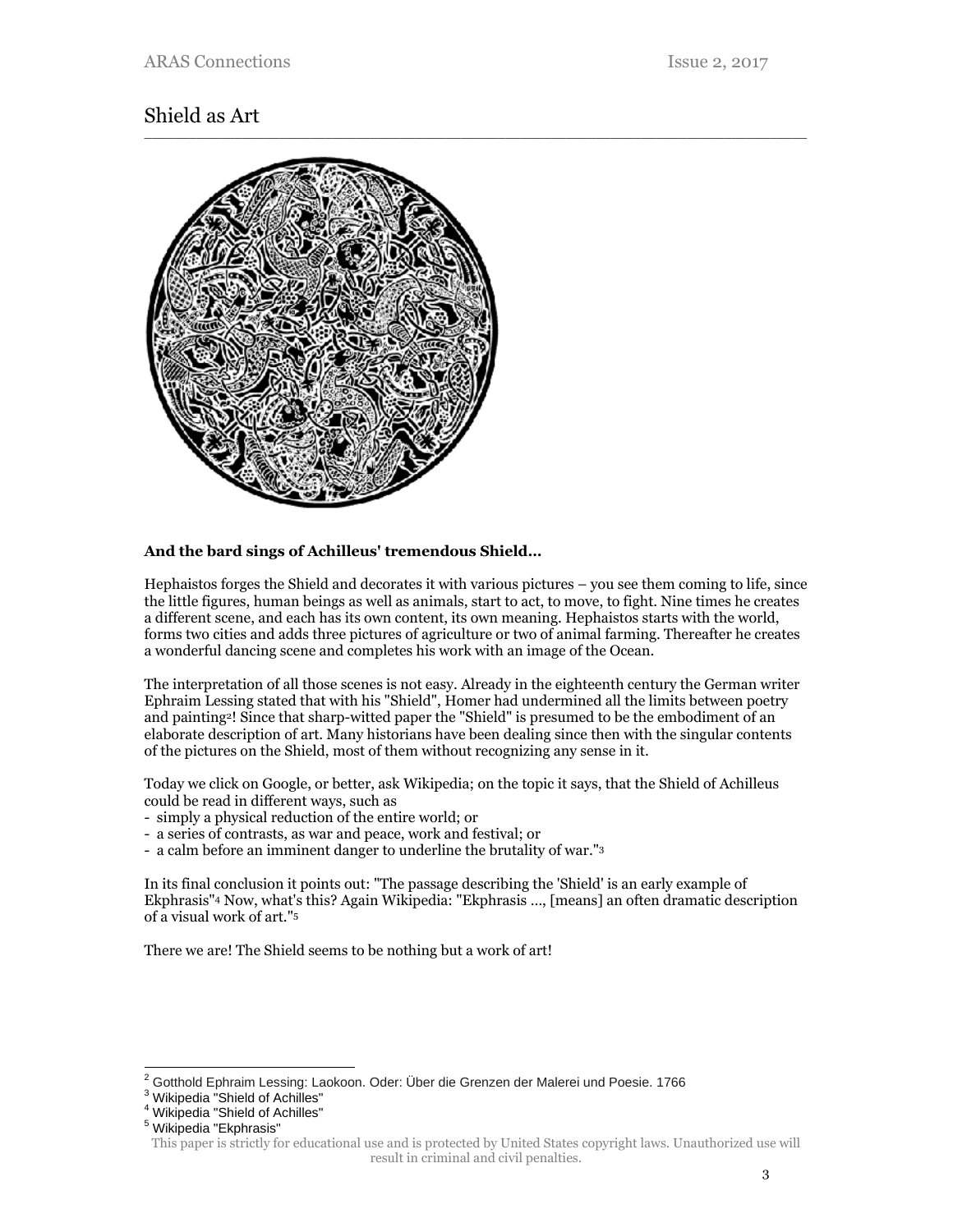#### Missing Gorgon \_\_\_\_\_\_\_\_\_\_\_\_\_\_\_\_\_\_\_\_\_\_\_\_\_\_\_\_\_\_\_\_\_\_\_\_\_\_\_\_\_\_\_\_\_\_\_\_\_\_\_\_\_\_\_\_\_\_\_\_\_\_\_\_\_\_\_\_\_\_\_\_\_\_\_\_\_\_\_\_\_\_\_\_\_\_\_\_



#### **To take revenge for his beloved friend, Achilleus needs new armour, the best existing.**

His rival, the offending commander of the Greeks, Agamemnon, owns the most prestigious armour. On his shield glares "the Gorgon's grim mask – with burning eyes"6, the bloody head of the Gorgon Medusa with twisted snakes in place of hair. And Herakles, the greatest hero ever, also holds "the head of a dreadful monster, the Gorgon"7 on his shield.

A shield is made to protect its bearer from sword strokes, but better still to ward off any attacks: frightening symbols should discourage any enemy. Used for this purpose are the eagle, bull, wolf, scorpion and moreover, again and again the Gorgon.

Nothing of all this will show up on the Shield of Achilleus. We see the sky; we see the world with cities and fields, but nothing to be really frightened of. So what's the use of all that strange scenery on the Shield?

We should not forget that Homer is called the master of allegories. Up to eight hundred human names are mentioned in the Iliad. Homer tries to give most of them a personal face. Therefore he compares them with all kind of creatures, with huge animals like the bull or tiny like the fly, with strong animals like the lion or gentle like the sheep. And he compares their struggling between life and death with wind and weather, thunder and lightning, fire and flame, and blood flowing like a mountain spring.

<sup>&</sup>lt;u>e</u><br>Ilias XI/32

<sup>&</sup>lt;sup>7</sup> (former Hesiod) Shield of Heracles 139/230

This paper is strictly for educational use and is protected by United States copyright laws. Unauthorized use will result in criminal and civil penalties.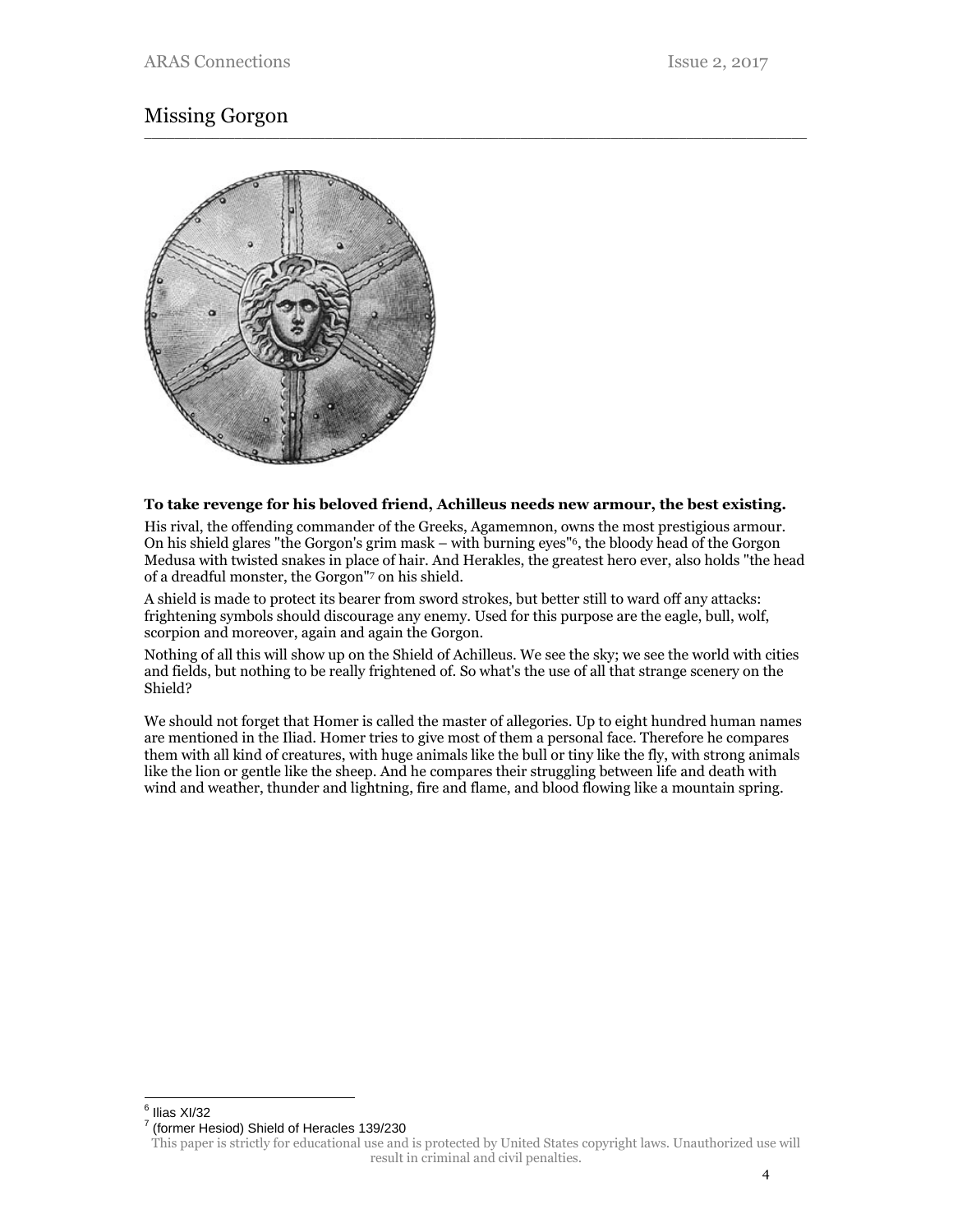## Reading the Shield



#### **The description of the Shield is at the same time ingenious and inconsistent.**

It does not read like a myth or a fable, since there is no story and no moral. And also it does not appear like a parable or allegory, since all kinds of elements are mixed, deities, humans, animals and hard facts, and anything will fit together. Why, for instance, are two of the three cities unnamed, if the third bears the name of an existing city, Knossos? Now, are they allegories or real cities? Why do we discover a vineyard surrounded by wall and trench? And who needs four herdsmen and nine dogs for just one herd?

I have always had the impression that the Shield wanted to relate a certain message. I started to search, to seek out parallels between Achilleus' Shield and other parts of Homer's Iliad. And I made a find! In the first, a city council is judging a man for having killed a citizen. There are four parallels in the Iliad, and to my surprise, they all refer to one place, to Achilleus' birthplace Phthia! And furthermore: in the same city manifold wedding celebrations take place. I found three references in the Iliad, but all three are linked with Phthia, without exception!

If we compare this fact with Achilleus' destiny, we will notice the striking correlation:

[Quote] "My mother told me my twofold fate: If I stay to fight, my return will be lost, but my fame will last forever; If I return, my fame will be lost, but my life will last much longer."8

Achilleus finds himself between two worlds, between his homeland Phthia and the battlefield of Troy! This allocation makes sense; the first peaceful city with its festivities corresponds to Phthia, the second embattled city to Troy. Herewith we find the first indication, that the description of the Shield is closely linked with the plot of the Iliad.

Now I went through the entire contents of the Shield, comparing every single detail with the text of Homer's epics, the Iliad and the Odyssey! Over time I noticed, that for reliable results I had to go back to the original text. The Greek language has a large vocabulary with a wide range of expressions. Homer uses the refinements of his language in an accurate way. This enables us to trace specific words and in that way to follow Homer's train of thought.

<sup>8</sup> Iliad IX/410 [summarized]

l

This paper is strictly for educational use and is protected by United States copyright laws. Unauthorized use will result in criminal and civil penalties.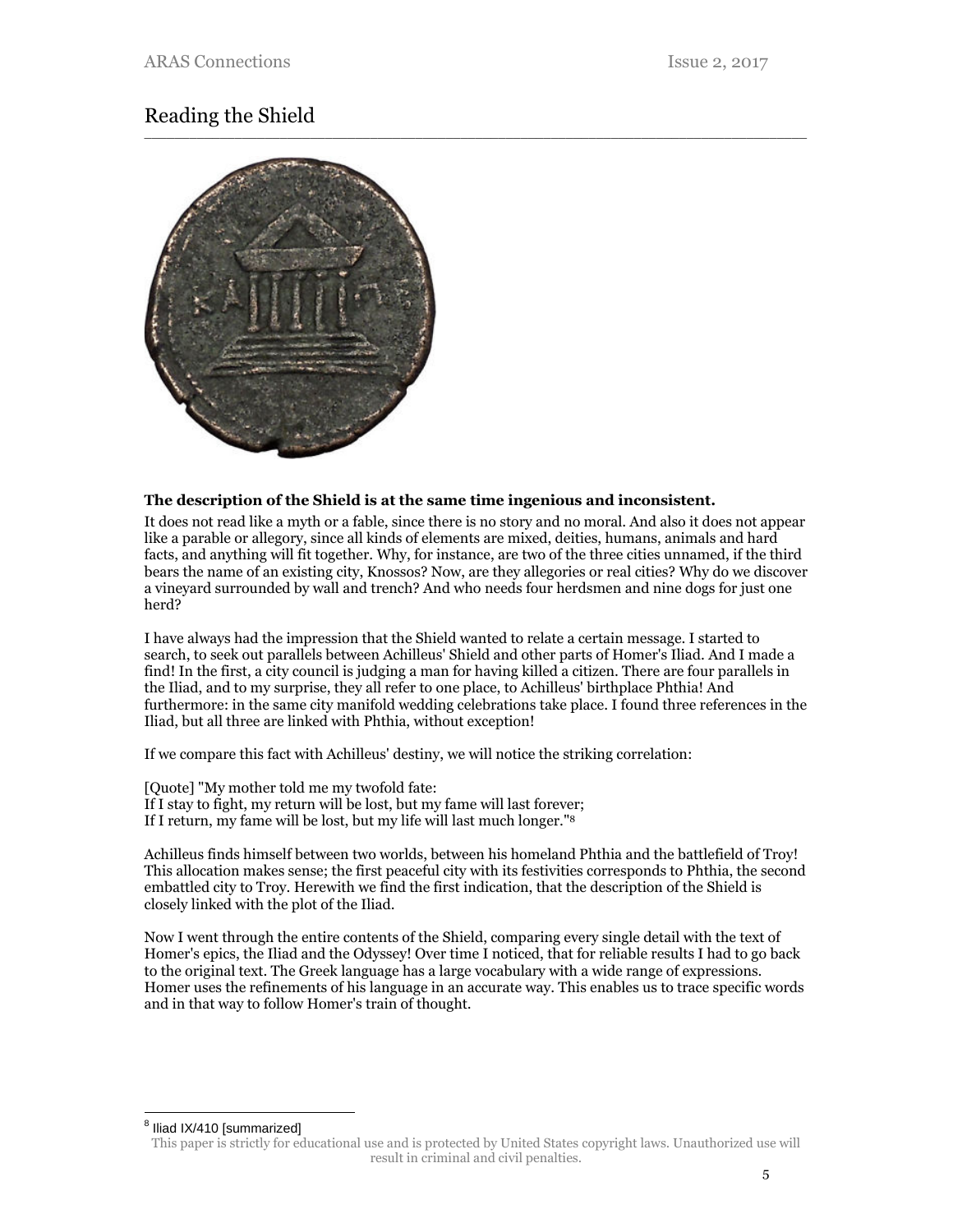## Nine pictures on the Shield



#### **Working on the text of the Shield, I found different layers of meaning.**

In particular, I noticed that the impression of bright serenity is deceptive, in that the view of housing and farming represented only the outer aspect, a nicely arranged cover. Under the cover I found all the hardship of a warrior's life. Let us now go through the full range of the nine pictures, which are shown on the Shield.

In the **First Picture,** the center circle, Hephaistos forms the whole universe: "He made the Earth and … the Sky, and the Sea"9. This of course strikingly evokes the Genesis of our Bible: "In the beginning, God created the Heavens and the Earth." Hephaistos is seen here as the Creator of the world – but on a small scale! This fact suggests, that something important will arise.

Hephaistos also installs some famous stars and constellations such as "the Pleiades, … and the Bear, which men also call the Wain". An absolutely identical longer passage is to be found in the Odyssey,

<sup>&</sup>lt;sup>9</sup> Iliad XVIII/483

This paper is strictly for educational use and is protected by United States copyright laws. Unauthorized use will result in criminal and civil penalties.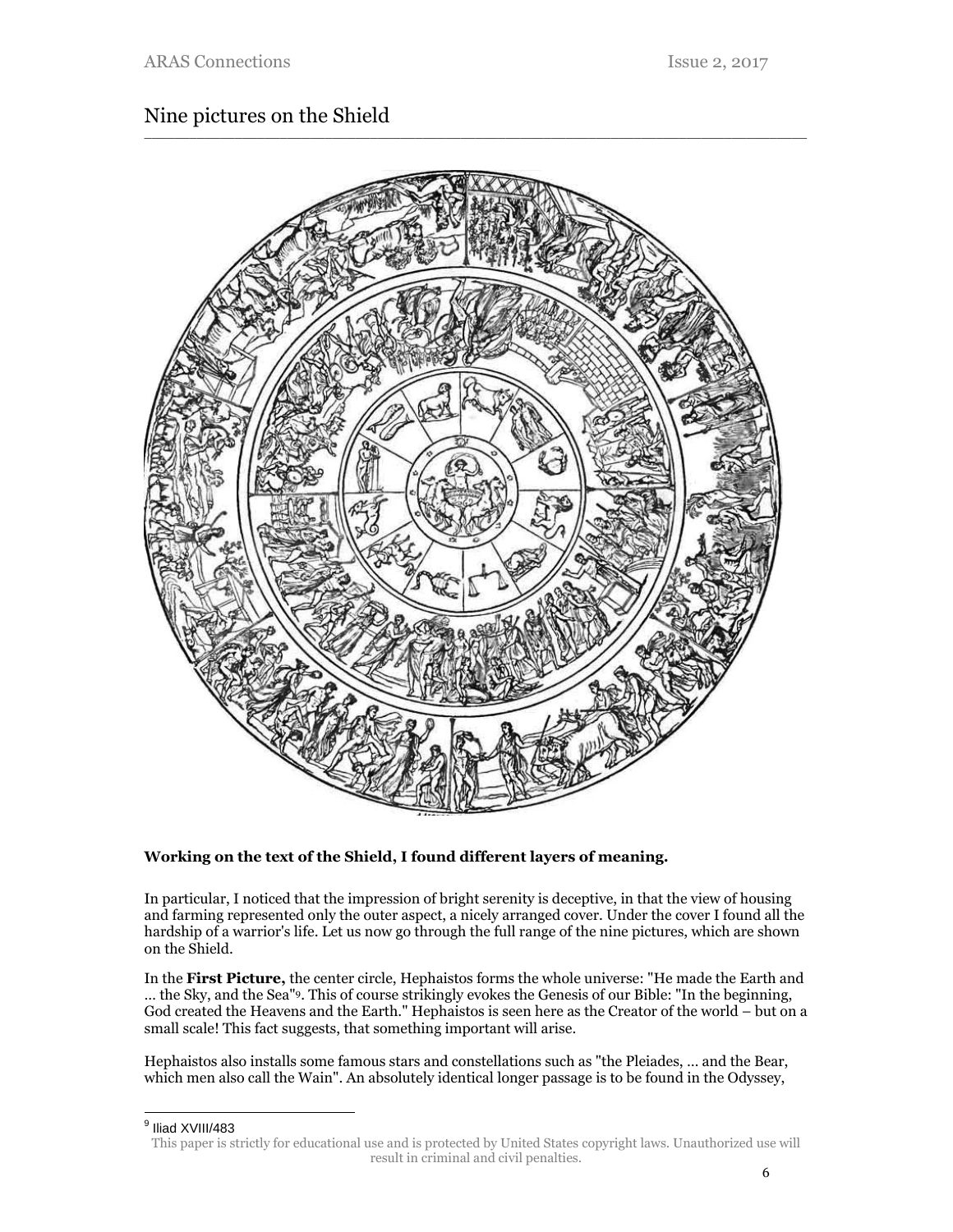describing how Odysseus is sailing through the night and watching the stars<sup>10</sup>. It implies, that the Iliad and the Odyssey are closely interconnected. But, what is of greater importance, it shows, that Hephaistos depicts one of the best-known constellations, which serves as a benchmark for navigation. Here also is pointed out that the Shield serves as a kind of compass.

In the **Second Picture,** third circle from the center, Hephaistos forms two cities, one living in peace, the other at war.

– In **One City** brides are prepared for weddings; women are glancing and boys are dancing. In the market wise old men are judging a refugee who has killed a citizen. – Now, as mentioned before, this city represents Achilleus' hometown, Phthia, his far away place of desire. But the weddings will not happen, since the young men are beyond the sea and will probably never return.

– The **Other City** in wartime, reminds us, of course, of Troy. Two armies lie outside the gates; children and old men observe from the walls. This scenery has a close parallel in the Iliad, when Greeks and Trojans try to decide the outcome of the war through a duel – but the attempt fails. On the Shield now one army rushes out to the fields and kills two shepherds; the other army arrives and everything ends in a dreadful slaughter. This reminds us of Patroklos and thereafter Achilleus joining in the fights; the resulting battle with all its atrocity fills one whole book of the Iliad!

The next three **Pictures,** counter-clockwise around the outer circle, show us different agricultural scenes:

So in the **Third picture,** at lower right, we see men ploughing a field three times, and the earth turns to black. – We find a reference in the Iliad: "Three times they drove their chariots round the body … and the sand grew wet with tears."11. The ploughs are compared to the war chariots of the Greeks in honour of Patroklos. The peaceful scenery turns out to be the calm of a grave; the earth blackens due to the blood of the victims...

In the **Fourth Picture** appears an estate with reapers; the grain falls in rows. – In the Iliad we find: "Like reapers slashing down the reaping rows, … so Greeks and Trojans slashed into each other"12. Homer compares the fighters with reapers cutting grain. Nowadays the personified Death is called "the grim reaper". Also the fourth picture turns out to be a metaphor of war and fighting.

The **Fifth Picture** shows a vineyard, strangely enough with wall and trench, and young people carrying dark grapes. – The Iliad states: "The Greeks threw up towering walls for ships and troops, outside the wall they dug an enormous trench to guard"13. And close by: "Greeks lie dead, their dark blood spoiled … So gather up, and near the ships we burn the bodies"14. The vineyard represents the fortified ship camp of the Greeks and the collecting and burning of the fallen soldiers.

Now we have two pictures showing animal farming:

In the **Sixth Picture** two lions attack a bull in a herd of cattle; four herdsmen and nine dogs can't help. – In the Iliad frequently heroes are compared to lions, and their victims to cattle. So Hektor, "like a murderous lion"15, and his fellow, "with the pride of a lion"16, attack and kill Patroklos. Thereafter Greeks and Trojans tear the dead body like "a huge bull, for stretching the beast's skin"17. The picture on the Shield shows Patroklos as bull in the midst of the Greek cattle, attacked by the two Trojan lions.

If Greeks appear as cattle, the herdsmen must be gods. And four gods indeed, as the Iliad tells us, – Hera, Athena, Poseidon and Hermes – are desperate to help, since Zeus, the king of heaven, is not willing to "permit a single god to save the Greeks"18! So they have no other choice but to abandon

l

<sup>&</sup>lt;sup>10</sup> Iliad XVIII/486; Odyssey V/269<br><sup>11</sup> Iliad XXIII/13<br><sup>12</sup> Iliad XI/67<br><sup>13</sup> Iliad VII/436<br><sup>14</sup> Iliad VII/328<br><sup>15</sup> Iliad XV/630<br><sup>16</sup> Iliad XVII/20<br><sup>17</sup> Iliad XVII/389<br><sup>18</sup> Iliad XV/72

This paper is strictly for educational use and is protected by United States copyright laws. Unauthorized use will result in criminal and civil penalties.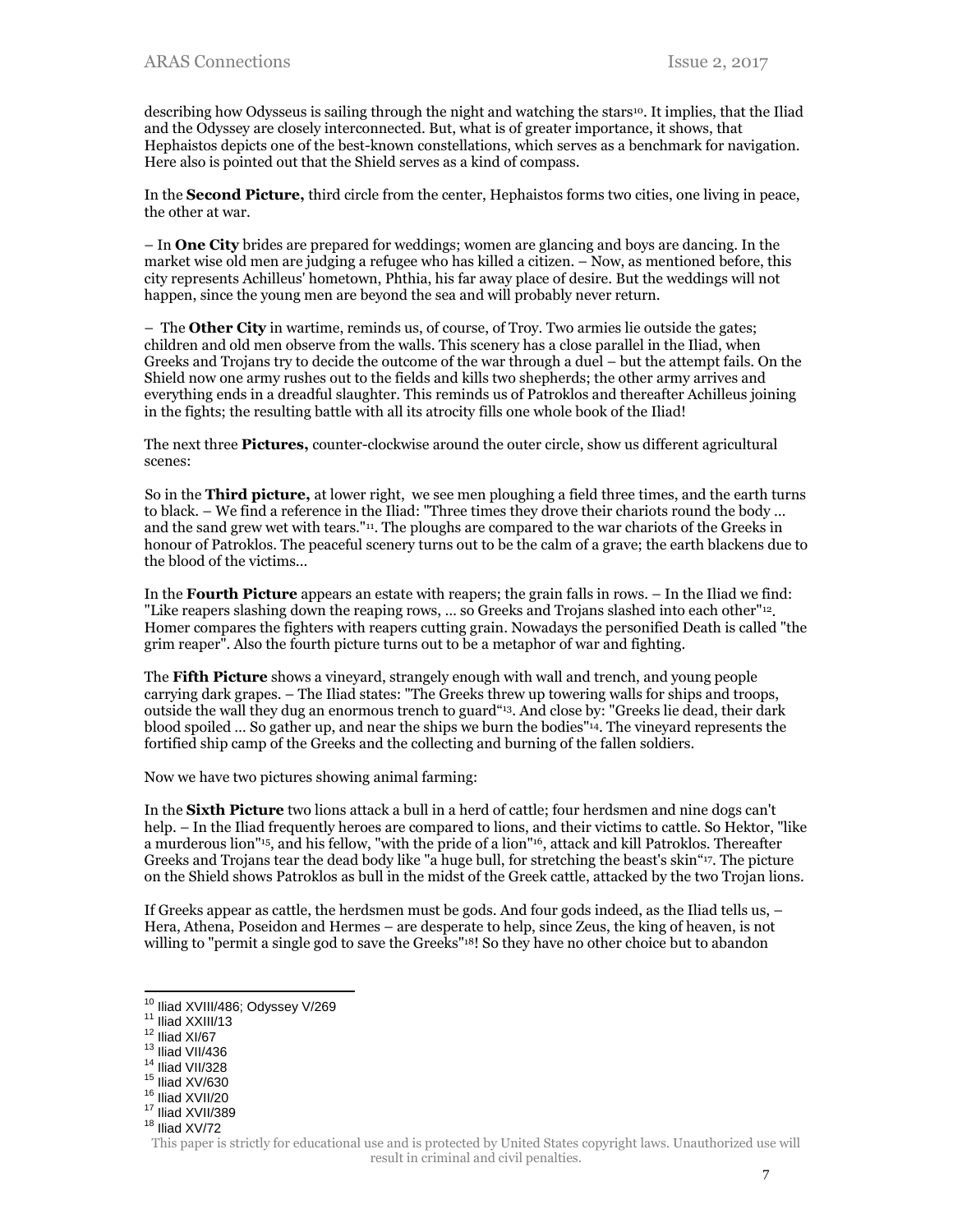Patroklos<sup>19</sup>. Nine Greek fighters instead try to defend his body<sup>20</sup> – they are barking like nine intimidated dogs.

The short description of the **Seventh Picture** shows a flock of sheep near their stable. Homer uses cattle to depict the Greeks, whereas the Trojans are portrayed as a "flock of sheep in a wealthy farmers stable"21. From the context we understand that the wealthy farmer is none other than the king of Troy. The picture illustrates the end of the Iliad with the "funeral for Hektor in the house of Priamos"22.

In the **Eighth Picture** for the first time specific names are mentioned. To be seen is a circle, like Daidalos made once for Ariadne on Knossos, with young people dancing around, a bard and two acrobats in their midst. With its vitality this picture contrasts with all the previous ones. It leads to the future, and in my opinion it is the key to an understanding of the whole Shield.

Accurate references now are to be found in the Odyssey: "There is … the city of Knossos, where Minos reigned"23. King Minos is father of Ariadne, but also stepfather of Minotauros, a dreadful monster, part man-part bull. Minotauros dwells in a labyrinth, built by Daidalos, and has to be fed with human flesh. One of the victims kills the Minotauros, and falls in love with Ariadne. To celebrate the monster's extinction, they dance all together in a circle like on the Shield.

One other reference seems to be of great importance: "They were feasting all together, in their midst sang a bard and a pair of acrobats sprang, leading on the dance." The event in the Odyssey is none other than the "wedding-feast for Hermione, beautiful as Aphrodite! Helena had borne her; she was given to the son of Achilleus.24" I think this is the key point: Helena's daughter is given to Achilleus' son! The offspring of the main players of the Iliad will open new paths.

In the Ninth Picture Hephaistos forges finally the Ocean running round the rim.

In the Odyssey again we find: "Once you have crossed the Ocean, … go down to the dark house of Hades"25. Beyond the ocean – and beyond the edge of the Shield – danger and death are waiting!

 $19$  Iliad  $XX/33$ 

<sup>20</sup> Iliad XVI/856 - XVII/377<br><sup>21</sup> Iliad IV/433<br><sup>22</sup> Iliad XXIV/802<br><sup>23</sup> Odyssey XIX/172<br><sup>24</sup> Odyssey IV/2<br><sup>25</sup> Odyssey X/508

This paper is strictly for educational use and is protected by United States copyright laws. Unauthorized use will result in criminal and civil penalties.